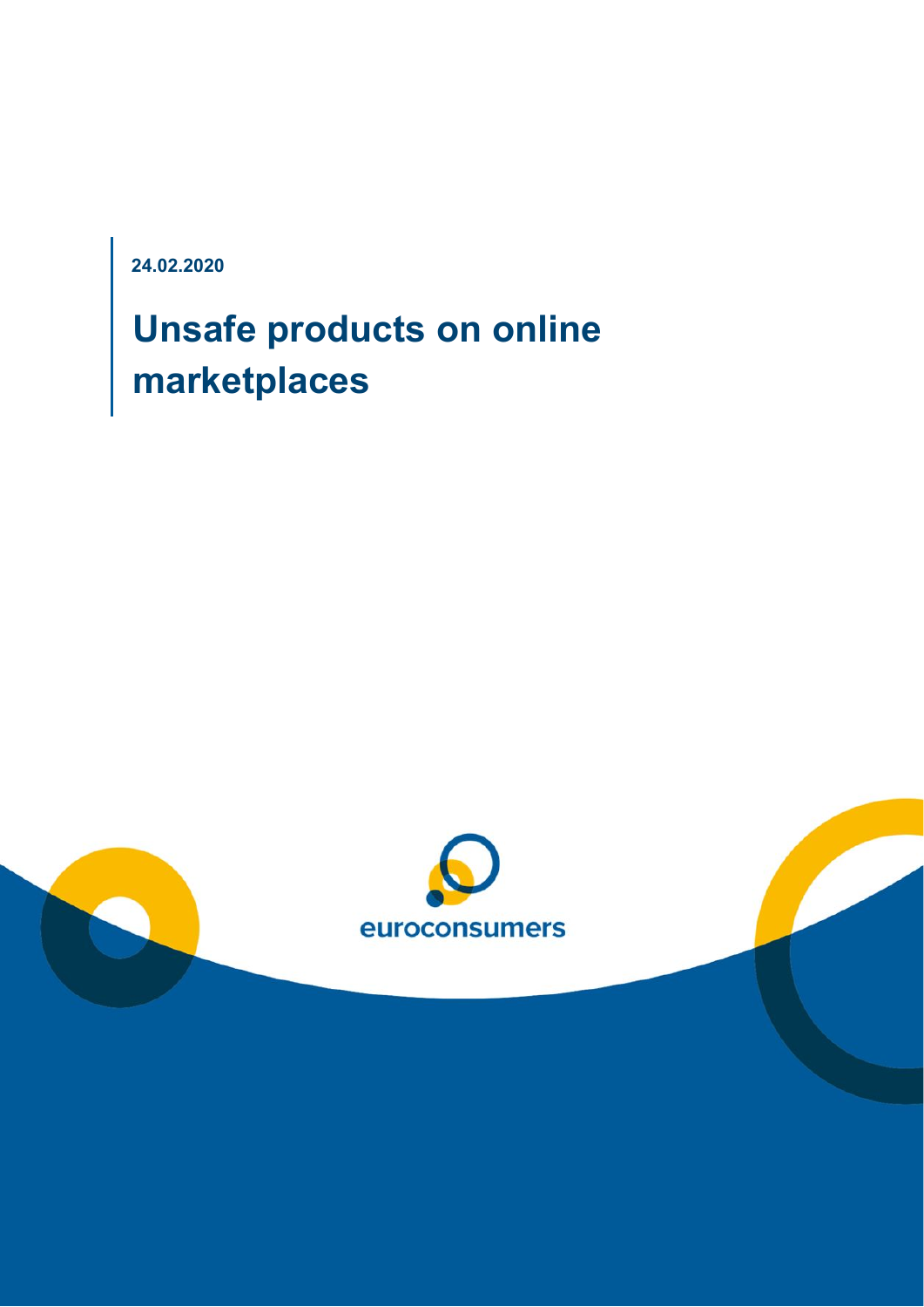## **Unsafe products on online marketplaces**

In the last decade, online marketplaces have increasingly become the shopping venue of choice for European consumers. The reasons are simple: online shopping delivers competitive prices, a large selection of products and convenient methods of delivery. Yet despite these advantages, even the most renowned platforms are often guilty of selling unsafe products to consumers.

Research and testing conducted throughout 2019 by Euroconsumers (together with Consumentenbond, Which, Stiftung Warentest and Forbrugerrådet Tænk) found that two thirds of all products ordered online were unsafe and therefore illegal. The study found that platforms such as AliExpress, Wish, eBay, LightinTheBox and Amazon offered faulty products such as childrens' toys with toxic chemicals, phone chargers prone to melting and non-compliant clothing apparel.

#### **Our test results**

**Euroconsumers, together with four other consumer organisations, conducted the research between January 2019 and January 2020.**

**250 products from 18 different categories including children's toys, smoke alarms, children's clothing apparel, make-up and USB chargers were ordered, examined and then tested in laboratories.**

- **● Out of 12 USB chargers, 12 powerbanks and 12 adaptors (36), 26 products were inflammable**
- **● In 9 out of 29 children's toys, illegal quantities of [phthalates](https://context.reverso.net/traduction/anglais-francais/phthalates) were found (up to 200 times the legal limit)**
- **● All ordered smoke and carbon monoxide alarms (11) failed the test.**
	- **○ None of them recognised a lethal amount of smoke/Carbon monoxide**
	- **○ 4 of the CO alarms did not respect the standard requirements (they were too quiet)**
- **● 14 out of the 16 ordered children's apparel did not respect European standards, i.e the size of laces were too long which can cause accidents for children.**
- **● 7 out of 10 teeth-whitening products had a quantity of hydrogen peroxide exceeding the European limit (14 to 70 times the legal limit)**

To make matters worse, consumers are often unaware that they risk buying unsafe products. Most consumers believe that online platforms make sure that the products sold on their websites are safe, that they remove unsafe products from sale and notify customers when something goes wrong. This is unfortunately not always the case.

By presenting themselves as mere intermediaries, e-Commerce platforms often exploit a legal loophole that exempts them from any liability regarding the safety of the products they offer. Instead, the responsibility falls on the original supplier. In fact, e-Commerce platforms are

**PROTESTE** 

ocu



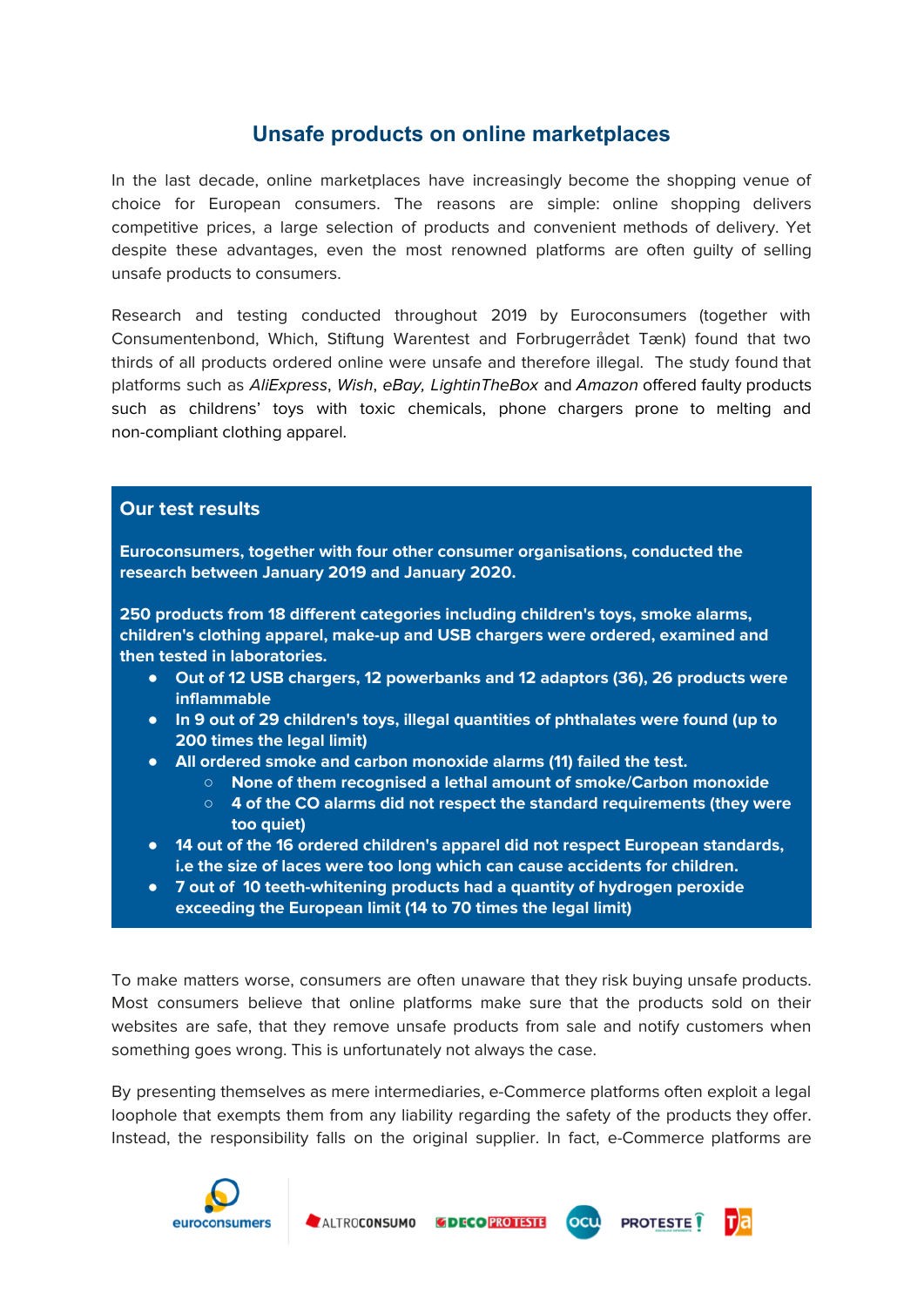solely required to 'expeditiously' remove unsafe products from their catalogues when informed of it. While it is true that some marketplaces do have voluntary commitments on product safety, these are largely reactive. Meaning they only act after unsafe products are put up for sale on their websites. Moreover, these voluntary engagements are often limited in scope and vary significantly depending on the company.

Euroconsumers' research clearly shows that consumers are not sufficiently protected against unsafe products sold on e-Commerce platforms. On the one hand online marketplaces fail to prevent unsafe products from going on sale and to remove them timely when already on sale. On the other hand authorities fail to deliver appropriate oversight and effective enforcement.

### **What needs to change?**

| <b>Our demands:</b> |                                     |  |  |
|---------------------|-------------------------------------|--|--|
| • More liability    |                                     |  |  |
| • More agility      |                                     |  |  |
| $\bullet$           | <b>More control and enforcement</b> |  |  |

#### **1. Online platforms need to ensure that all products sold on their sites are safe.**

At this time, e-Commerce platforms are not required to ensure that products on their websites respect the same safety requirements as producers, importers and distributors. They are merely intermediaries, while suppliers are ultimately responsible for ensuring that their products are safe.

This does not only leave consumers vulnerable. Current legislation also fails to recognise the role of marketplaces as the primary interface for consumers with the technical and commercial ability to hold their suppliers to account for consumer safety. As mentioned above, there is a large body of evidence that shows that online platforms harm consumers, and fail to protect them from potential risks.

Clearly the current legislative framework is not sufficiently dissuasive. Also the voluntary efforts made by some marketplaces are not effective enough. Hence, a more proactive approach is needed. Online marketplaces should be held responsible for ensuring product safety. This will encourage them to make sure that their suppliers comply with product safety obligations (e.g. by enhancing their checks before including sellers on their sites).



т)а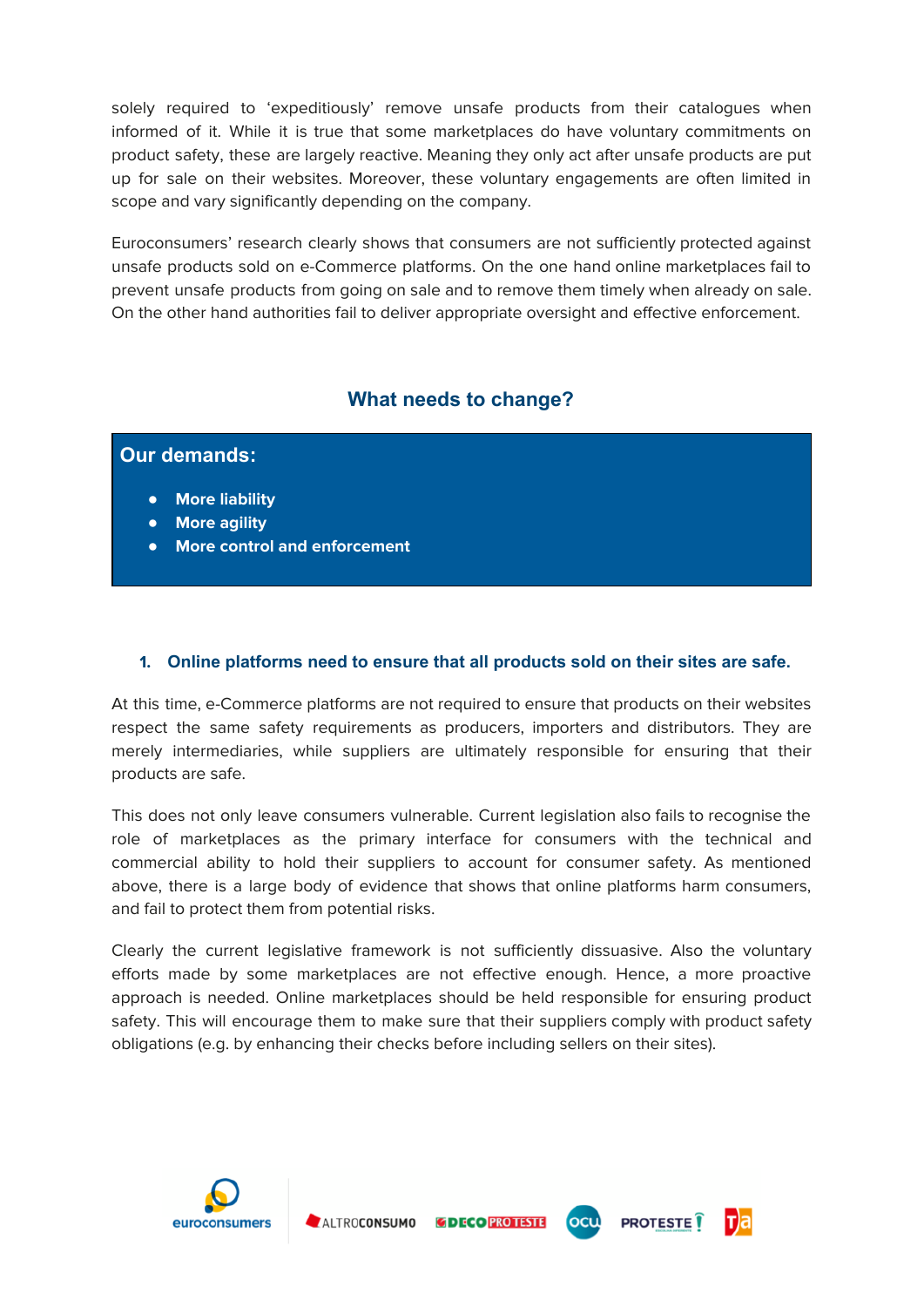#### **2. Unsafe products need to be taken off swiftly and kept that way**

Under the current legislation, when informed of harmful products, online platforms are required to remove said products 'expeditiously'. However, there is no time limit specified for what is "expeditious". In the past few years, online platforms have been taking advantage of this ambiguous notion. Unsafe products are often only removed days or even weeks after being identified, to sometimes reappear again (sometimes under a new name) shortly after.

Online marketplaces should be required to remove unsafe products 24 hours after they are identified. Platforms should also be required to inform consumers of safety issues, ensure effective recalls and prevent unsafe products from being listed again.

#### **3. Need for strong independent oversight and effective enforcement**

Public authorities currently lack the necessary means to effectively tackle the presence of harmful products on online platforms. Confronted with the massive boom in e-Commerce, they are often unable to keep pace. This must change. Strong oversight and effective enforcement are crucial to challenge websites based in and outside the EU.

Public bodies should be given the necessary tools to monitor online content and to ensure that only safe products are sold on online platforms. They should be equipped with the appropriate resources, skills and intelligence to police online marketplaces when consumers are put at risk. Additionally, It is crucial that platforms and public bodies collaborate. Platforms should swiftly remove illegal content when prompted by authorities. Likewise, online marketplaces should inform the relevant public bodies when unlawful products appear on their catalogues.





ocu



т)а